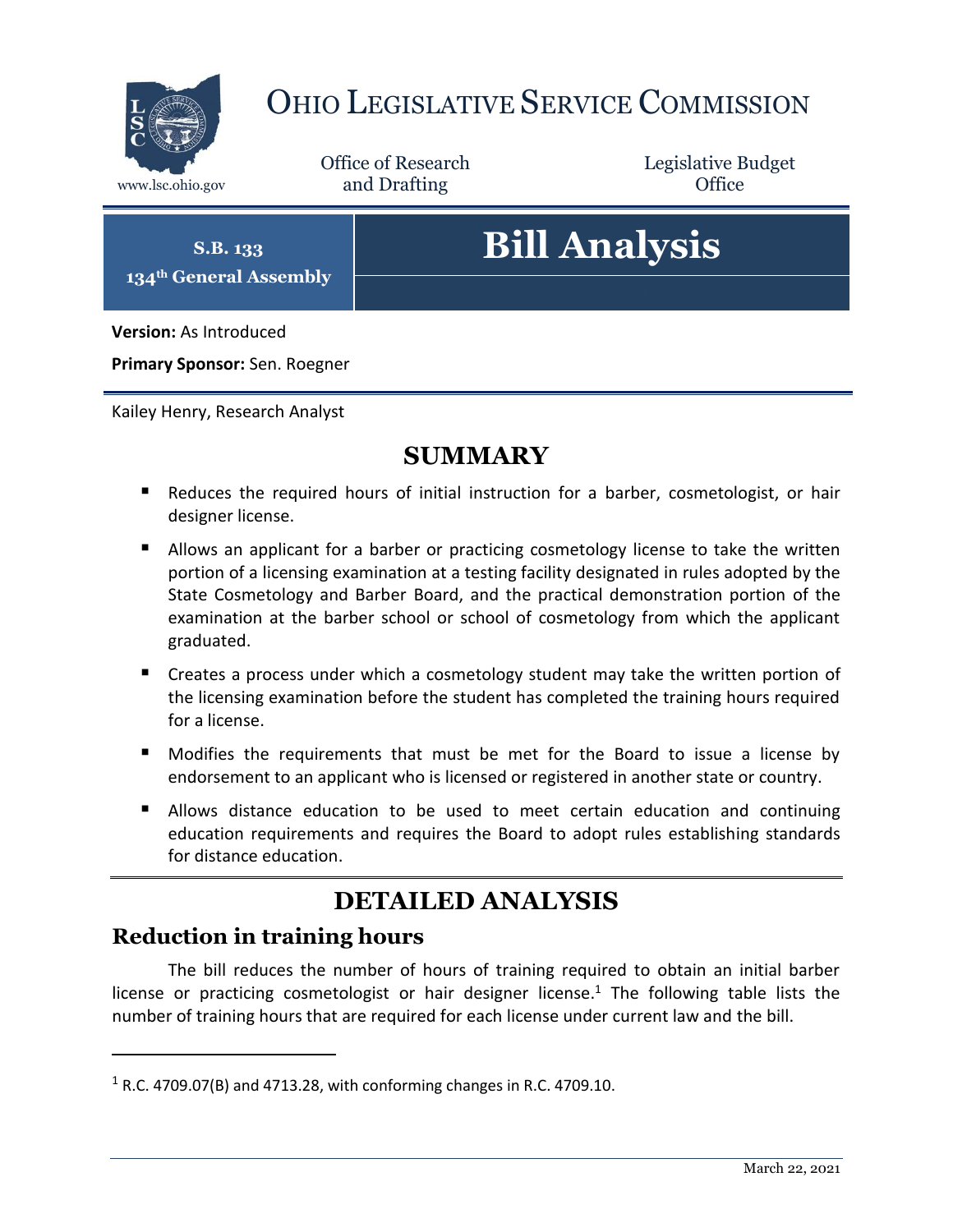| Number of training hours required for barber, cosmetologist, and hair designer licenses |                                                                  |                                                               |
|-----------------------------------------------------------------------------------------|------------------------------------------------------------------|---------------------------------------------------------------|
| <b>Type of license</b>                                                                  | <b>Number of training</b><br>hours required under<br>current law | <b>Number of training</b><br>hours required under<br>the bill |
| <b>Barber license</b>                                                                   | 1,800 hours                                                      | 1,000 hours                                                   |
| Barber license, if an applicant holds a<br>cosmetologist or hair designer license       | 1,000 hours                                                      | 400 hours                                                     |
| Cosmetologist license                                                                   | 1,500 hours                                                      | 1,000 hours                                                   |
| Cosmetologist license, if an applicant<br>holds a barber license                        | 1,000 hours                                                      | 400 hours                                                     |
| Hair designer license                                                                   | 1,200 hours                                                      | 800 hours                                                     |
| Hair designer license, if an applicant<br>holds a barber license                        | 1,000 hours                                                      | 200 hours                                                     |

#### **Examinations**

#### **Designated testing facilities**

The bill requires the State Cosmetology and Barber Board to adopt rules to designate testing facilities in Ohio that are authorized to administer the written portion of a licensing examination required for an applicant for a barber license or practicing license in cosmetology or a branch of cosmetology on behalf of the Board.<sup>2</sup> An applicant for a license may choose to take the written portion of the licensing examination at a testing facility designated by the Board. The applicant also may elect to take the practical demonstration portion of the examination at the barber school or school of cosmetology from which the applicant graduated. If an applicant chooses to take a portion of the licensing examination at a testing facility, barber school, or school of cosmetology, the applicant is responsible for any additional costs associated with taking the examination at the facility or school. $3$ 

#### **Early testing for cosmetology students**

The bill requires the Board to adopt rules establishing the conditions under which a cosmetology student may take the written portion of the licensing examination before the student has completed the required hours of cosmetology school to receive a license.<sup>4</sup> Students

 $\overline{a}$ 

 $2$  R.C. 4709.05(E)(7) and 4713.08(A)(4).

 $3$  R.C. 4709.07(C) and 4713.24(A), with conforming changes in R.C. 4713.31.

 $4$  R.C. 4713.08(A)(20).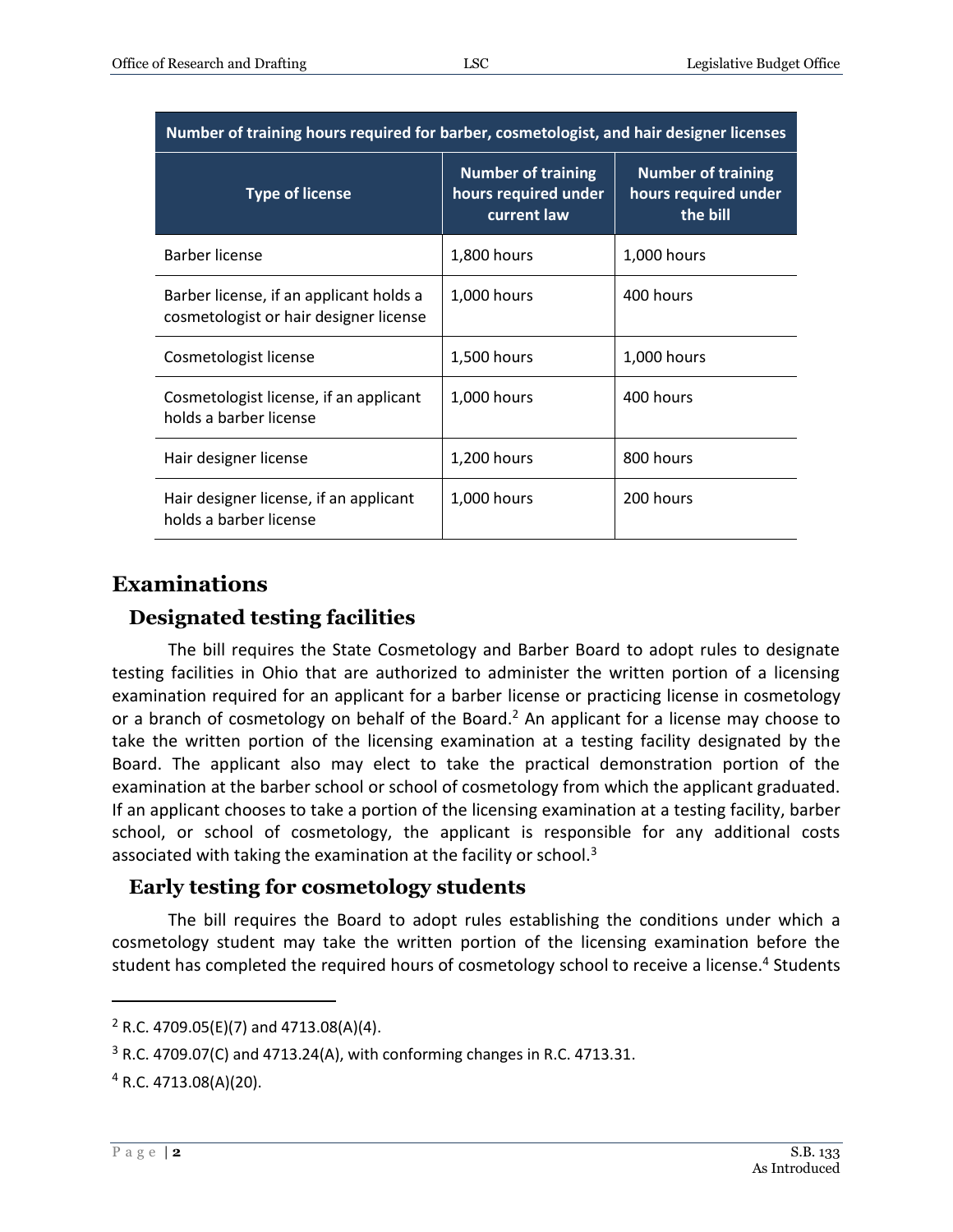may take the written portion of the examination after completing the following hours of instruction at a licensed school in Ohio:

- For a cosmetology student, at least 750 hours;
- For an esthetics student, at least 450 hours (currently, the student must have 600 hours);
- For a hair designer student, at least 600 hours;
- For a natural hair stylist student, at least 337.5 hours (currently, the student must have 450 hours);
- For a manicurist student, at least 150 hours (currently, the student must have 200 hours). 5

Students that pass the examination before completing their training requirements will not receive a license from the Board until they have completed the remaining hours of training required for their particular license. The Board must issue a license to a student who has passed the examination and completes the required training, unless the student is subject to potential disciplinary action by the Board.<sup>6</sup> The bill requires the Board to adopt rules establishing the criteria under which a student may take the licensure examination early within two years after the bill's effective date.<sup>7</sup>

#### **Licensure by endorsement**

The bill modifies the requirements that must be met for the Board to issue a license to an applicant who is licensed or registered in another state or country. An applicant seeking a license by endorsement under the bill to practice cosmetology or a barber license or cosmetology instructor license must, in addition to other continuing law requirements, submit satisfactory evidence that the applicant is licensed or registered in another state or country. If licensed, registered, or trained in another country, the applicant also must submit evidence that the standards in that country were substantially similar to those in Ohio at that time. The bill eliminates a similar current law requirement for an applicant licensed in another state.

If the applicant is seeking a barber license, the bill authorizes the Board to waive any of the bill's requirements regarding licensure by endorsement or require that the applicant pass an examination, which is similar to current law.

The bill eliminates current law requirements regarding examinations for an applicant seeking a license by endorsement to practice cosmetology. It also removes the requirement

7 Section 3.

 $\overline{a}$ 

 $5$  R.C. 4713.24(H).

 $6$  R.C. 4713.08(F).